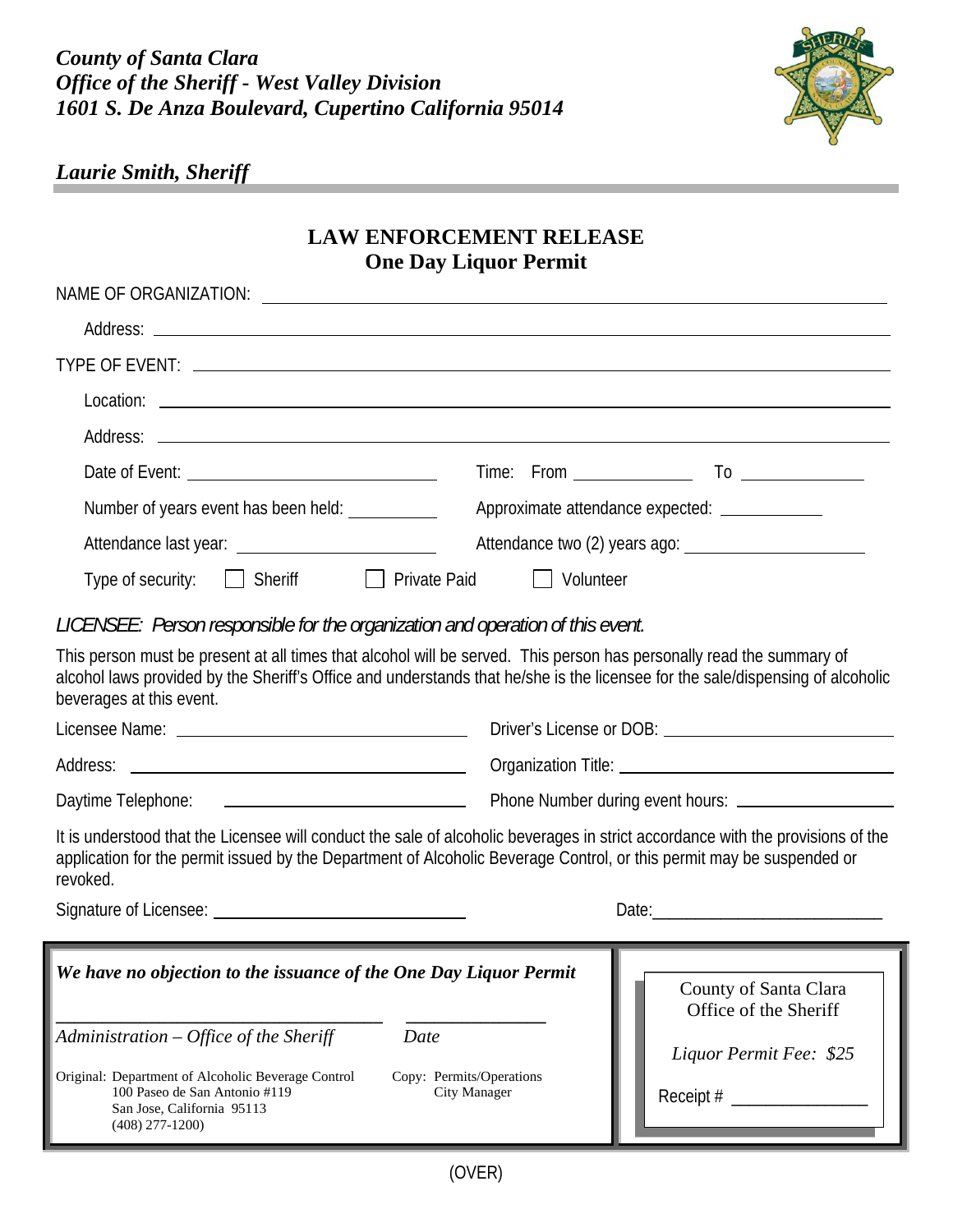## Law Enforcement Release One Day Liquor Permit

Persons authorized by the licensee and over the age of 21 who will assist licensee in the sale or dispensing of alcoholic beverages:

| <b>NAME</b> | <b>ADDRESS</b><br><b>DAY PHONE</b> |  | (California)<br>Driver's License<br>or DOB |
|-------------|------------------------------------|--|--------------------------------------------|
|             |                                    |  |                                            |
|             |                                    |  |                                            |
|             |                                    |  |                                            |
|             |                                    |  |                                            |
|             |                                    |  |                                            |
|             |                                    |  |                                            |
|             |                                    |  |                                            |
|             |                                    |  |                                            |
|             |                                    |  |                                            |
|             |                                    |  |                                            |
|             |                                    |  |                                            |
|             |                                    |  |                                            |
|             |                                    |  |                                            |
|             |                                    |  |                                            |
|             |                                    |  |                                            |

Each person listed above and each booth manager (if applicable) has been or will be given a copy of the two page summary of the Alcoholic Beverage Control laws provided by the Sheriff's Department prior to the event.

Licensee Applicant

Processing requires four (4) working days.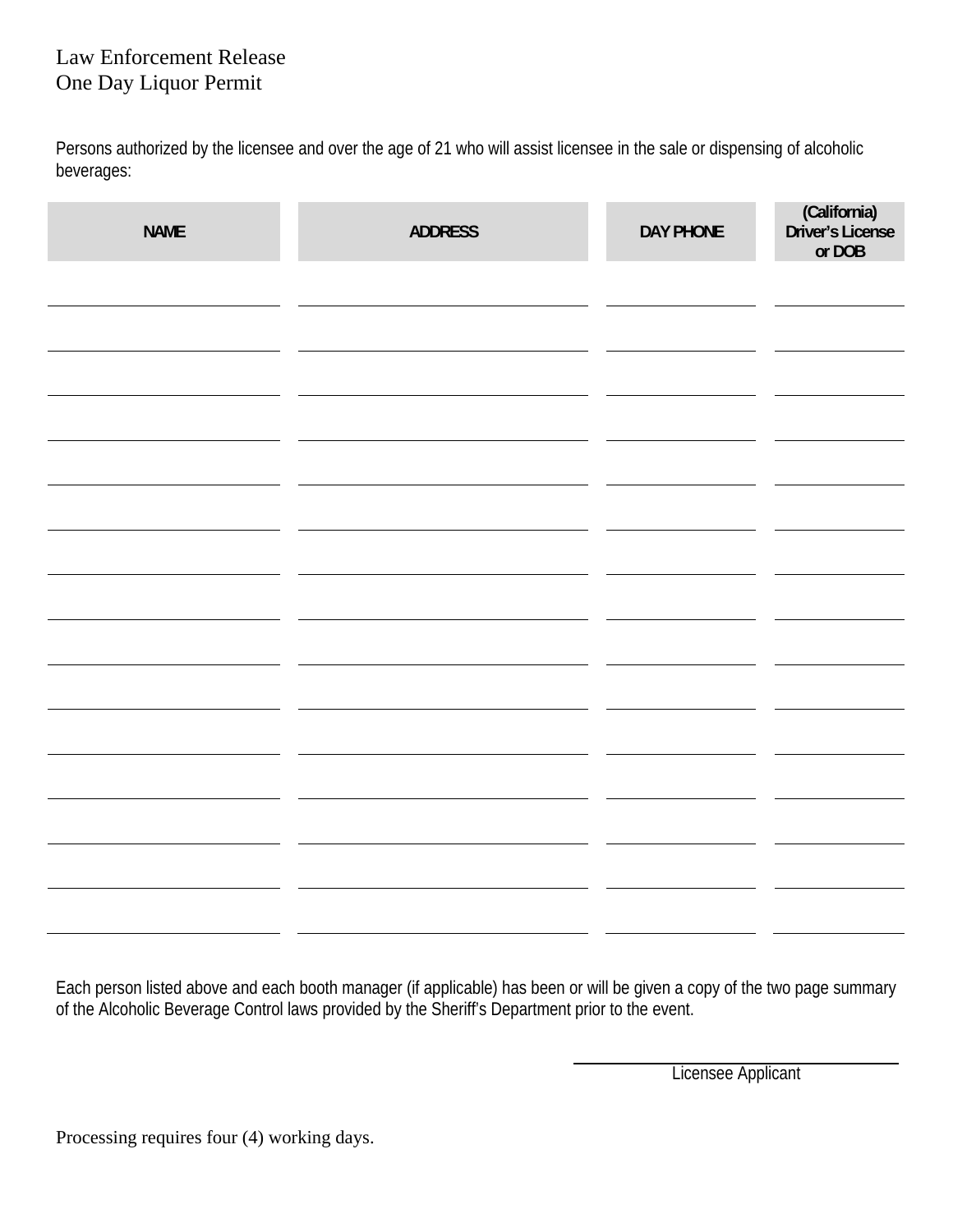## **County of Santa Clara Office of the Sheriff Office of the Sheriff - West Valley Division 1601 S. De Anza Boulevard, Cupertino California 95014**





The Sheriff's Department wishes to inform you of sections of the Business and Professions Code – Alcoholic Beverage Control Act that may apply to your event.

The selling or providing of alcoholic beverages requires a sincere effort to understand and comply with state law. This document does not attempt to include City Ordinances that may further restrict the use of alcoholic beverages. If you have any questions, please contact the Sheriff's Office or the State of California Department of Alcoholic Beverage Control.

**Section 23001**. **Purpose of Act.** This division is an exercise of the police powers of the State for the protection of the safety, welfare, health, peace, and morals of the people of the State, to eliminate the evils of unlicensed and unlawful manufacture, selling, and disposing of alcoholic beverages, and to promote temperance in the use and consumption of alcoholic beverages. It is hereby declared that the subject matter of this division involves in the highest degree the economic, social, and moral well-being and the safety of the State and of all its people. All provisions of this division shall be liberally construed for the accomplishment of these purposes.

**Section 25619**. **Enforcement by Local Authorities.** Every peace officer and every district attorney in this State shall enforce the provisions of this division and shall inform against and diligently prosecute persons whom they have reasonable cause to believe offenders against the provisions of this division. Every such officer refusing or neglecting to do so is guilty of a misdemeanor.

**Section 23004**. **Alcoholic Beverage.** "Alcoholic beverage" includes alcohol, spirits, liquor, wine, beer, and every liquid or solid containing alcohol, spirits, wine, or beer, and which contains one-half of 1 percent or more of alcohol by volume and which is fit for beverage purposes either alone or when diluted, mixed, or combined with other substances.

**Section 23008**. **Person.** "Person" includes any individual, firm, co-partnership, joint adventure, association, corporation, estate, trust, business trust, receiver, syndicate, or any other group or combination acting as a unit, and the plural as well as the singular number.

**Section 23009**. **Licensee.** "Licensee" means any person holding a license issued by the department.

**Section 23025**. **Sell or Sale.** "Sell" or "sale" and "to sell" includes any transaction whereby, for any consideration, title to alcoholic beverages is transferred from one person to another, and includes the delivery of alcoholic beverages pursuant to an order placed for the purchase of such beverages and soliciting or receiving an order for such beverages, but does not include the return of alcoholic beverages by a licensee to the licensee from whom such beverages were purchased.

**Section 23396.5**. **Removal of Opened Wine Bottle.** Notwithstanding any other provision of law, any on-sale licensee, which maintains a bona fide eating place in conjunction with such license, may allow any person who has purchased and partially consumed a bottle of wine to remove such partially consumed bottle from the premises upon departure.

**Section 25601**. **Disorderly House.** Every licensee, or agent or employee of a licensee, who keeps, permits to be used, or suffers to be used, in conjunction with a licensed premises, any disorderly house or place in which people abide or to which people resort, to the disturbance of the neighborhood, or in which people abide or to which people resort for purposes which are injurious to the public morals, health, convenience, or safety, is guilty of a misdemeanor.

**Section 25602. (a) Obviously Intoxicated Person.** Every person who sells, furnishes, gives, or causes to be sold, furnished, or given away, any alcoholic beverage to any habitual or common drunkard or to any obviously intoxicated person is guilty of a misdemeanor.

**Section 25607. (a) Unlawful Possession on Licensed Premises.** Except as provided in subdivision (b), it is unlawful for any person or licensee to have upon any premises for which a license has been issued any alcoholic beverages other than the alcoholic beverage which the licensee is authorized to sell at the premises under his or her license. It shall be presumed that all alcoholic beverages found or located upon premises for which licenses have been issued belong to the person or persons to whom the licenses were issued. Every person violating the provisions of this section is guilty of a misdemeanor. The department may seize any alcoholic beverages found in violation of this section.

(OVER)